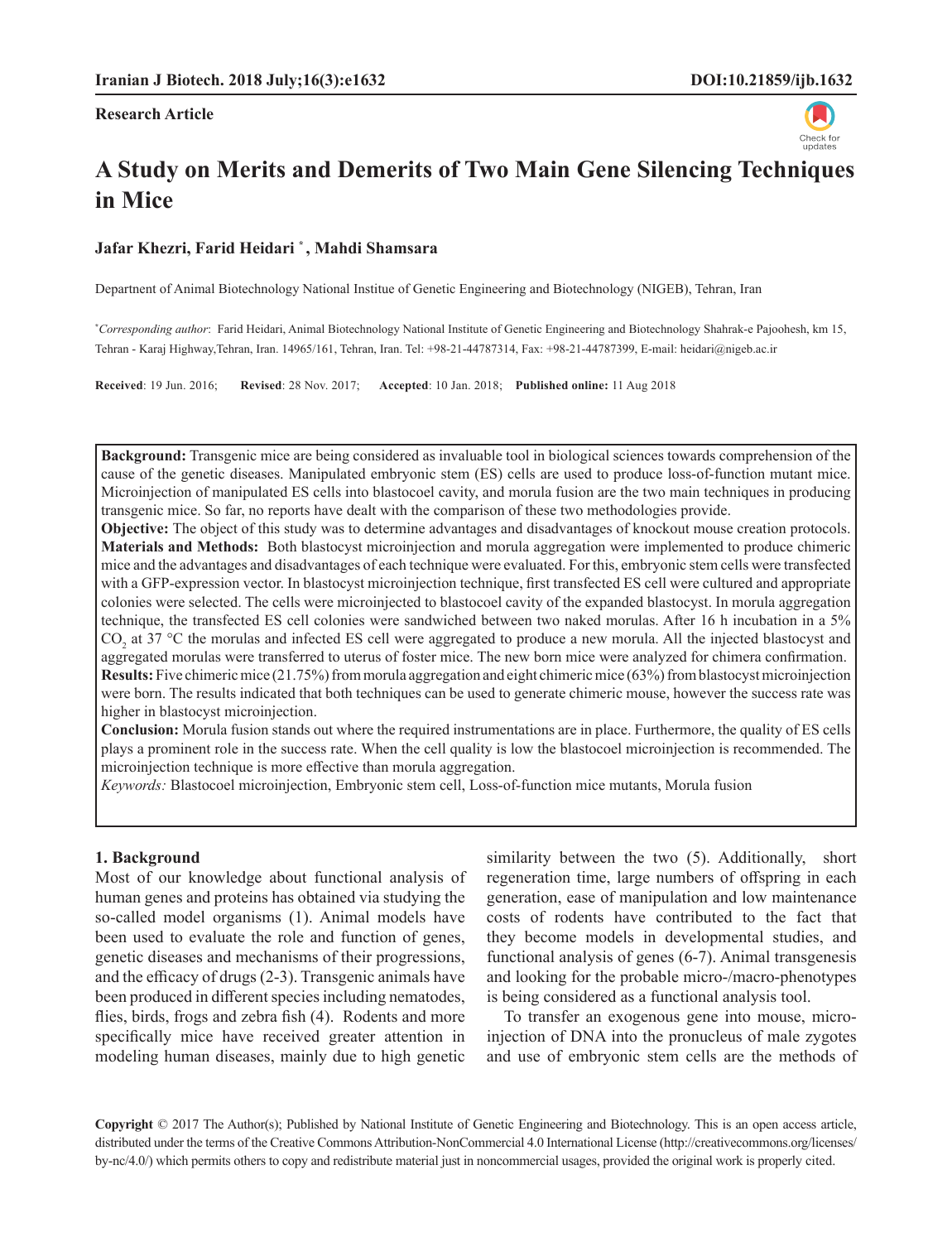choice (8). In the pronuclear microinjection method, the common approach, fine needles are being used for DNA transfection. The DNA will be integrated randomly into the genome and most often multiple copies of the same DNA are followed each other in a tandem fashion (9).

Embryonic stem cells are generally being used to produce loss-of-function mutants (8). Through which and following cell transfection, a recombinant gene construct finds its way into the genome, most likely through homologous recombination. The cells will be developed into blastocyst that can be placed in uterus (oviduct) of the receptive mother, which eventually leads to the birth of a chimeric mouse. Chimeric mice have a combination of cells that are heterozygote for the candidate gene. In following breeding generations, mutants can be obtained that are homozygous for the gene of interest (10). Other less frequently used techniques to generate transgenic mice are; the use of spermatogonia stem cells and nucleus transfer (6).

#### **2. Objectives**

Animal transgenesis is greatly dependent on lab facilities and technical individuals that are involved. On the other hand, due to being time-consuming and costeffective it would be better to define which technique promises better results. Here, the morula aggregation and blastocyst microinjection have been discussed, addressing their strengths and weaknesses.

# **3. Materials and Methods**

Mitomycin C, Genticin, Penicillin, Streptomycine, Neomycin, M16 and M2 media, Plasmid purification kit, Tyrodes acid and leukemia Inhibitory Factor were purchased from Sigma (Germany). PMSG (Folligon) and hCG (Chorulon) were purchased from MSD Animal Health (New Zealand). DMEM, FCS and trypsin was obtained from Gibco BRL (France). RNA and DNA extraction kits were bought from Intron (Korea). Endofree Plasmid Maxi Kit was purchased from Qiagene (USA). High Pure PCR Purification Kit was from Roche (Germany). EW and R1 embryonic stem cells and *pEGFP-C1* were kindly donated by Dr. Karim Nayernia at Institute of Molecular Medicine and Cell Therapy, Düsseldorf, Germany and GENEOCELL, Canada.

To generate knockout mouse, ES cells were cultured and electroporated with the gene targeting vector. The genetically-modified cells were selected and transferred into embryos. The modified ES cells along with the cells of embryo were used to produce chimeric mice. Crosses between the chimeras and wild type mice were resulted heterozygous offspring.

# *3.1. Embryonic Stem Cell Culture*

EW and R1 cells were defrosted and co-cultured with inactivated MEF cells. Microscopic and expression analyses (cellular markers including *Oct4, Nanog* and Klf4 via RT-PCR) were revealed that the cells were stem cells.

## *3.2. Transfection of Embryonic Stem Cells*

*pEGFP-C1* was used to transfect the embryonic stem cells. The plasmid contains GFP, neomycin resistance gene and *G418*. Endofree Plasmid Maxi Kit was used to purify the plasmids according to the manufacturer's protocol. The plasmid was linearized with *Apa*II and gel purified with High Pure PCR Purification Kit.

ES cells (10<sup>7</sup> ) were put in DMEM media for electroporation. Linear construct DNA (30 μg) was added to the cells and the mixture was transferred to a 0.4 mm cuvette for 5 min at 22 °C and transfected by electroporation (Bio-Rad, United State). The cells were transfected in the following setting: 250 V, 500 μF for 7 ms. The cells were added to gelatinized plates after 5 min incubation at 22 °C (16).

# *3.3. Selection of the Appropriate Cells*

Following transfection, the transfected embryonic stem cells were allowed to grow for 48 h. Dead cells were washed off and live cells were selected in a medium containing Neomycin and Genticin (400 μg.mL-1). For the first 5 days of culture, subcultures were carried out on a daily basis. In subsequent days, the subcultures were carried out every other day. By day 6, resistant microscopic colonies were grown. After 10 days, clones become visible. Every clone was transferred to 24-well plates containing nutrient layer of inactive MEF according to (17).

# *3.4. Morula and Blastocyst Formation*

At 1 pm at day 1, 8 IU PMSG was injected intraperitoneal to four-week old female mice (10-15 NMRI strain). Ovulation of female mice was induced by intraperitoneal injection of 8 IU of hCG after 46- 48 h (three days). The mice (female and fertile male NMRI strain in 1:1 ratio) were allowed to mate. In the following day (day 4), the success of mating was confirmed with the presence of vaginal plug (VP). Finding vaginal plug is a sign of 0.5 day pregnancy. Morula and blastocyst were isolated from 2.5 and 3.5 day old pregnant mice, respectively. Donor mice were euthanized by neck dislocation. The abdomen was opened and following hysterectomy, embryos were collected and washed from uterine horns using M2 media. Embryos were examined microscopically.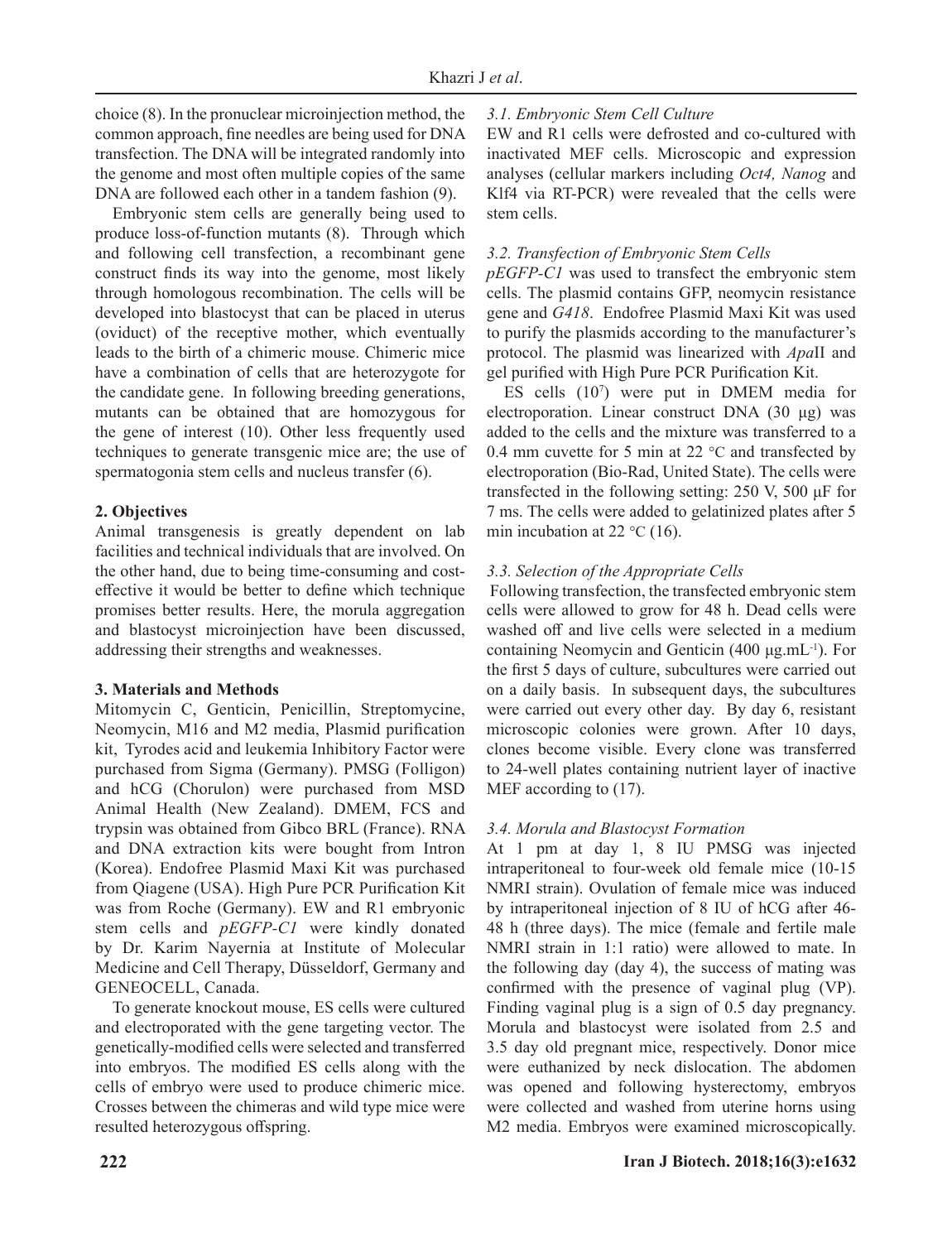Suitable embryos were transferred to M16 media and kept in an incubator (37 °C, 5% CO<sub>2</sub>) (18).

## *3.5. Blastocysts Microinjection*

Trypsin was used to separate each transfected embryonic stem cell for both EW and R1 cell lines. M2 media (25 μL) was placed in the center of a microscope dish and covered with mineral oil, 10 blastocysts was added to one side and 1-2 μL of ES cells were added to the other side of the M2. ES cells (8-10) were taken by needle and transferred into the blastocoel cavity via injection. Following injection, blastocysts were transferred to M16 drops and incubated for 1 h in  $CO_2$  incubator at 37 °C. The resulting blastocysts were transferred into the uterus of pseudopregnant 2.5-day old mice by using Sangar methods (19) (**Fig. 1**).

#### *3.6. Morula Aggregation*

Sterile needle was used to drill wells at the bottom of a 3-cm cell culture plate. M16 medium was poured down each well. To minimize evaporation, the droplets were covered by mineral oil. The plate was incubated in a CO<sub>2</sub> chamber for 1-3 hours before use. Morulas were washed in M2 medium. For morula fusion, removal of zona- pellucida is necessary. For this purpose, isolated morula was placed in droplets of Tyrode's acid solution on a 10 cm plate and zona was removed. Naked morula was washed with M2 media. The embryos were transferred to the wells mentioned above. Transfected embryonic stem cells of both cell lines EW and R1 were trypsinized and neutralized by ES medium. Cells were separated by a gentle sucking the liquid up and down with a pipette. In each well, initially one morula was placed and ES cells were put next to the first morula and on the other side of the ES cells another morula was placed to form a sandwich Morula-ES-Morula. Plate was transferred to  $CO_2$  chamber at 37 °C and incubated for 24 h where it remained until Morula-ES-Morula set joined together and converted into blastocysts. The resulting blastocysts were transferred into the uterus of recipient mice.

To evaluate the effect of zona removal, 64 morulas were checked. In each well 2 morulas were placed to fuse together. Blastocysts (30 out of 32) were formed and transferred to the recipient mice similar with chimeric embryos after 24 h (20-21).

# *3.7. Transfer to Recipient Mice*

Chimeric blastocysts (8-10) were transferred to the uterus of pseudo-pregnant NMRI mice. The offspring were analyzed both phenotypically and genotypically (using PCR to detected *eGFP*) to determine the success

**Iran J Biotech. 2018;16(3):e1632 223**

rate. Since each strain have different colors (EW and R1: black and NMRI: white), in the black background patches of white color and vise versa were indicative of chimera production.

# **4. Results**

#### *4.1. Embryonic Stem Cell Culture and Transfection*

Microscopic and expression analysis of cultured cells before and after transfection were pluripotent in both cell lines. Phenotypic changes of transfected embryonic stem cells were evident with a fluorescent microscope after two days. Furthermore, they were able to grow in the presence of Geniticin (4 out of 20 clones). No differences were obtained between different cell lines in transfection efficiency and pluripotency **(Figs. 1a** and **b**).

#### *4.2. Morula Fusion and Blastocyst Formation*

Morulas (110 cells) were used in 50 sandwiches with ES cells and produced 48 blastocyts. The blastocysts were monitored under fluorescent microscope and EGFP expression was noted in parts of ICM (80%). The results were indicative of the efficiency of sandwich method (**Fig. 1d**). Furthermore, blastocyst trophoectoderm cells were rarely showed any sign of GFP expression.

# *4.3. Chance of Implantation and Growth of Manipulated Embryos*

Pregnancy data were indicative of lower percentage rate of gestation in female mice receiving the fused morulas. The chance of gestation significantly dropped to 41%.

#### *4.4. The Results of Fusion Morula*

The sandwich method technique of producing blastocysts from morula was successful. Out of 110 morula + ES



**Figure1.** a) embryonic stem cell culture next to inactive MEF cells, b) bulk of embryonic stem cells after transfection and expression of GFP, c) microinjection into blactocell cavity, d) morula fusion, e) chimeric blastocysts that express GFP, f) Chimeric mice.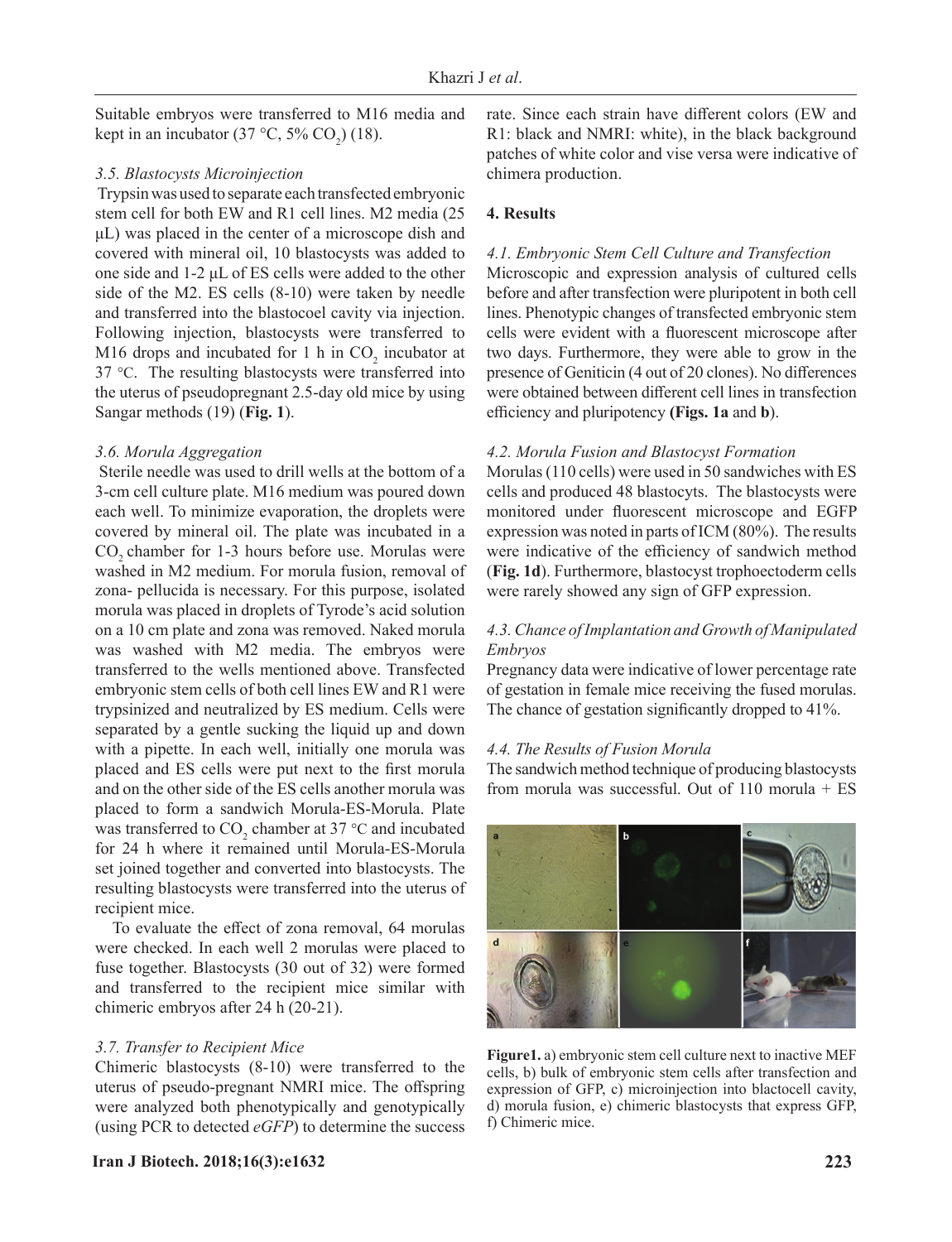| Type blastocyst /<br>morula              | Early<br>embryo | The number of<br>embryos transferred<br>after manipulation |                  | The number<br>of births<br>born | The proportion<br>of births /<br>transfer | The<br>chimerism | <b>Gender ratio</b><br>of births<br>(Male:Female) |
|------------------------------------------|-----------------|------------------------------------------------------------|------------------|---------------------------------|-------------------------------------------|------------------|---------------------------------------------------|
| Not manipulated                          | 42              | 42                                                         |                  | 36                              | 85%                                       | $\theta$         | $50 - 50$                                         |
| Removal of the zona<br>pellucida         | 32              |                                                            | 30               | 12                              | 41%                                       | $\theta$         | $50 - 50$                                         |
| The melding of<br>morula                 | 44              |                                                            | 19               | 6                               | 32%                                       | $\mathbf{0}$     | $35 - 65$                                         |
| morula-fusion of<br>embryonic stem cells | 110             | 48                                                         | 23 (EW Strain)   | 5                               | 21.75%                                    | $0 - 75%$        | $50 - 50$                                         |
|                                          |                 |                                                            | $25$ (R1 strin)  | $\theta$                        | $\theta$                                  | $\theta$         | $\theta$                                          |
| Blastocyst injection                     | 50              | 36                                                         | 13 (EW strain)   | 8                               | 63%                                       | $0 - 75%$        | $50 - 50$                                         |
|                                          |                 |                                                            | $23$ (R1 strain) | $\mathbf{0}$                    | $\overline{0}$                            | $\theta$         | 0                                                 |

**Table 1.** Implantation rate of blastocysts with different modifications.

cells, 48 blastocysts were formed that resulted to the production of 5 chimeric mice (**Table 1**). None of which were Chimeric R1 and the success rate in EW was 21.75%.

# *4.5. Microinjection into Blastocysts*

Blastocysts microinjection and blastocysts formation were suggestive of the success of the procedure. Out of 50 microinjected embryos, 36 blastocysts were formed and resulted in the birth of 8 chimeric mice. No chimeric mouse was born from R1 cell line and the success rate in EW was 63%. The presence of eGFP was checked via PCR. The chimerism rate was 0-75%. Furthermore, no correlation was noted between the chimerism rate and testing method.

# **5. Discussion**

Two main techniques for chimeric mice production are microinjection of modified ES cells in to 3.5 day blastocyst and morula aggregation that leads to the production of new blastocyst with two cell lines. These techniques need trained operators and therefore the success rate is closely dependent to the operator and environmental situation (14)

Successes rate of chimeric production is highly dependent on the cell line and clones that are being used. Some embryonic stem cell lines have low developmental potential towards production of chimeras (22). Optimal conditions should be provided in cultured cells to keep differentiation potential of embryonic stem cell. If culture conditions set to be optimal, chromosomal rearrangements and mutations will be likely to happen (23).

Despite the high production rate of chimeric mice in EW ES cells, similar results were not obtained for

R1 clones. Chimeric embryos produced by R1 lines, found to be dead after transfer.

Out of 13 chimeric mice, 2 of them demonstrated over 50% chimerism rate, while other 11 had less than 50%. In all these cases, it seemed that the injection of embryonic stem cells was gender-independent and were close to the natural ratio of 1:1.

Because of increased permeability of embryos, removal of embryo zona pellucida made it sensitive to environmental factors (24). Despite the fact that embryos with zona pellucida can be cultured, a reduced survival rate can be seen in embryos without such layer. This lower survival rate might be due to the toxins released from the needles or the wells of culture plate. Additionally, more permeability of naked blastocyst can be considered as the other factor that puts the survival rate under pressure. The success rate of embryo transfer in embryos not covered with zona is being reduced greatly and therefore most of the pregnancies will be failed (3).

Tam and Rossant *et al*. (2003) reported that blastomeres of 2-8 cell embryos are the best choice for blastomere transfer. The best result that reported was 25% in morula aggregation and 40% in blastocyst microinjection (25).

One known feature of female mice, especially in the first pregnancy, would be eating of their own children that are mainly determined by the number of newborns. If the numbers of newborns are low, females tend to kill and remove them to make themselves ready for re-copulation. Therefore instead of introducing 10 embryos obtained from blastocyst microinjection to female mice, here and for the morula aggregation it is being recommended that 20 embryos to be transferred.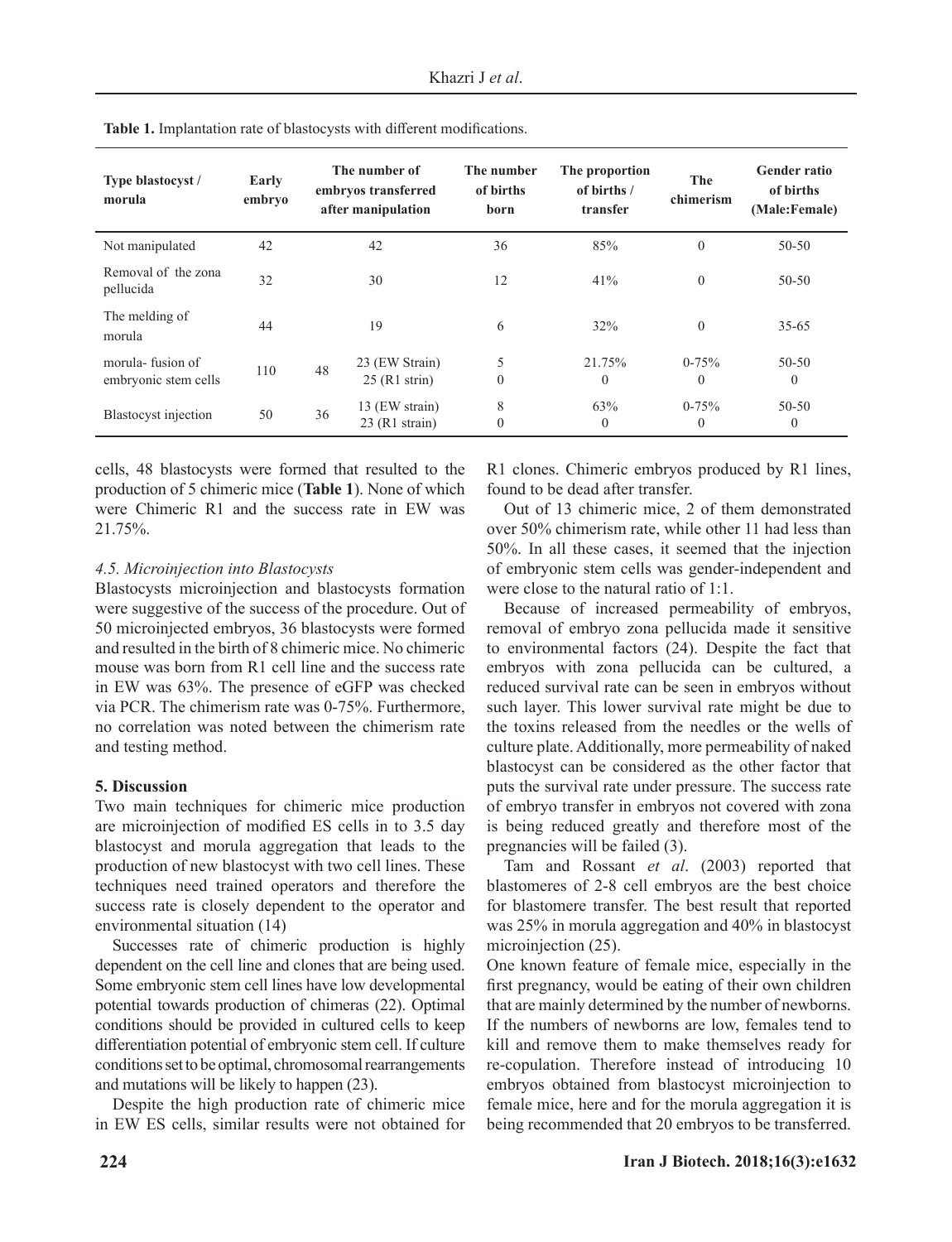An alternative technique in morula aggregation would be to take advantage of using so called "helper embryos" with manipulated embryos.

#### **6. Conclusions**

Quality of the cells is the most decisive factor in the success or failure of obtaining chimeric mice from embryonic stem cells. In low quality cells, either the embryos won't survive or the chimerism rate will be low. In cases where the quality of embryonic stem cells are low, blastocoel microinjection would be the method of choice (17).

In summary, monitoring of cells capable of colonizing into chimeric animal can be performed in blastocyst injection as opposed to morula aggregation. This can result in the reduction of chimera quality, particularly for higher-passage. Furthermore, blastocyst microinjection is somewhat more sophisticated than morula aggreagation since it needs both professionals and specialized equipment (26). Thus, blastocyst microinjection is the method of choice, if the required instruments and relevant facilities are provided. Otherwise, morula aggregation can be pursued. Despite the high efficiency of micro-injection, this method requires relatively expensive equipments.

#### **Acknowledgments**

The authors would like to thank stem cell headquarters for providing the required funding (grant No. 1077) and the National Institute for Genetic Engineering and Biotechnology of Iran for allowing us to use Recombinant Mouse Facility under Grant No. 418. The authors would like to thank Dr. Naser Farrokhi at Shahid Beheshti University for rewriting and editing of manuscript.

#### **References**

- 1. Korzh V, Strähle U. Marshall Barber and the century of microinjection: from cloning of bacteria to cloning of everything. *Differentiation*. 2002;**70**(6):221-226. doi[:10.1046/](https://dx.doi.org/10.1046/j.1432-0436.2002.700601.x) [j.1432-436.2002.700601.x](https://dx.doi.org/10.1046/j.1432-0436.2002.700601.x)
- 2. Doyle A, McGarry M, Lee N, Lee J. The construction of transgenic and gene knockout/knock in mouse models of human disease. *Transgenic Res*. 2012;**21**(2):327-349. doi: [10.1007/](https://dx.doi.org/10.1007%2Fs11248-011-9537-3) [s11248-011-9537-3](https://dx.doi.org/10.1007%2Fs11248-011-9537-3)
- 3. Wei L. Transgenic animals as new approaches in pharmacological studies. *Annu Rev Pharmacol Tox*. 1997;**37**:119-41. doi: [10.1146/annurev.pharmtox.37.1.119](https://dx.doi.org/10.1146/annurev.pharmtox.37.1.119)
- 4. Miguel A, Gama Sosa MA, De Gasperi R, Gregory AE. Animal transgenesis an overview. *Brain Struct Funct*. 2010;214:91-109. doi: 10.1007/s00429-009-0230-8
- 5. Spencer G. Background on mouse as a model organism. http:// www.genome.gov/10005834.
- 6. Kumar R, Yadav A, Singh1 V, Vandre R, Singh P, Ramendra Das N, Vineeth M. Transgenic animal technology: Recent advances and applications: A Review. *Agri Rev*. 2015;**36**(1):46- 53. doi:10.5958/0976-0741.2015.00005.7
- 7. Manis J. Knock out, knock In, knock Down-genetically manipulated mice and the Nobel prize. *New Engl J Med*. 2007;**357**:2426-2429. doi:10.1056/NEJMp0707712
- 8. Gardner RL. Mouse chimeras obtained by the injection of cells into the blastocyst. *Nature*. 1968;**220**(5167): 596-597. doi:10.1038/220596a0
- 9. Hammer RE, [Pursel VG](http://www.ncbi.nlm.nih.gov/pubmed/?term=Pursel VG%5BAuthor%5D&cauthor=true&cauthor_uid=3892305), [Rexroad CE Jr](http://www.ncbi.nlm.nih.gov/pubmed/?term=Rexroad CE Jr%5BAuthor%5D&cauthor=true&cauthor_uid=3892305), [Wall RJ](http://www.ncbi.nlm.nih.gov/pubmed/?term=Wall RJ%5BAuthor%5D&cauthor=true&cauthor_uid=3892305), [Bolt DJ](http://www.ncbi.nlm.nih.gov/pubmed/?term=Bolt DJ%5BAuthor%5D&cauthor=true&cauthor_uid=3892305), [Ebert KM](http://www.ncbi.nlm.nih.gov/pubmed/?term=Ebert KM%5BAuthor%5D&cauthor=true&cauthor_uid=3892305), [Palmiter RD](http://www.ncbi.nlm.nih.gov/pubmed/?term=Palmiter RD%5BAuthor%5D&cauthor=true&cauthor_uid=3892305),. Production of transgenic rabbits, sheep and pigs by microinjection. *Nature*. 1985;**315**(6021):680- 683. doi:10.1038/315680a0
- 10. Bonin A, Reid SW, Tessarollo L. Isolation, microinjection, and transfer of mouse blastocysts. *[Methods Mol Biol](https://www.ncbi.nlm.nih.gov/pubmed/19266343)*.2001;158:121- 134. doi[:10.1385/1-59259-220-1:121](https://dx.doi.org/10.1385/1-59259-220-1:121)
- 11. Rippon HJ and Bishop AE. Embryonic stem cells. *Cell prolife*. 2004; 37: 23-34. doi:10.1002/pmic.201100107
- 12. Cibelli JB, [Stice SL](http://www.ncbi.nlm.nih.gov/pubmed/?term=Stice SL%5BAuthor%5D&cauthor=true&cauthor_uid=9661197), [Golueke PJ](http://www.ncbi.nlm.nih.gov/pubmed/?term=Golueke PJ%5BAuthor%5D&cauthor=true&cauthor_uid=9661197), [Kane JJ](http://www.ncbi.nlm.nih.gov/pubmed/?term=Kane JJ%5BAuthor%5D&cauthor=true&cauthor_uid=9661197), [Jerry J](http://www.ncbi.nlm.nih.gov/pubmed/?term=Jerry J%5BAuthor%5D&cauthor=true&cauthor_uid=9661197), [Blackwell](http://www.ncbi.nlm.nih.gov/pubmed/?term=Blackwell C%5BAuthor%5D&cauthor=true&cauthor_uid=9661197) [C](http://www.ncbi.nlm.nih.gov/pubmed/?term=Blackwell C%5BAuthor%5D&cauthor=true&cauthor_uid=9661197), [Ponce de León FA](http://www.ncbi.nlm.nih.gov/pubmed/?term=Ponce de Le%C3%B3n FA%5BAuthor%5D&cauthor=true&cauthor_uid=9661197), [Rob JM](http://www.ncbi.nlm.nih.gov/pubmed/?term=Robl JM%5BAuthor%5D&cauthor=true&cauthor_uid=9661197). Transgenic bovine chimeric offspring produced from somatic cell-derived stem-like cells. *Nature Biotech*. 1998;**16**(7):642-646. doi:[10.1038/nbt0798-642](https://dx.doi.org/10.1038/nbt0798-642)
- 13. Mattos L S, Grant E, Thresher R, and K. Kluckman. Blastocyst microinjection automation. *IEEE Trans Inf Techno biomed*. 2009;**13**(5):822-831. doi: 10.1109/TITB.2009.2023664
- 14. Hu M , Wei H, Zhang J, Bai Y, Gao F and Li . Efficient production of chimeric mice from embryonic stem cells injected into 4- to 8-cell and blastocyst embryos*. [J Anim Sci](https://www.ncbi.nlm.nih.gov/pmc/articles/PMC3622560/) [Biotechnol](https://www.ncbi.nlm.nih.gov/pmc/articles/PMC3622560/)*.2013;**4**(1):4-12. doi: 10.1186/2049-1891-4-12
- 15. Chimera mouse production by blastocyst injection [https://www.](https://www.eummcr.org/protocols/mouse-production_chimera-mouse-production-by-blastocyst-injection.pdf) [eummcr.org/protocols/mouse-production\\_chimera-mouse](https://www.eummcr.org/protocols/mouse-production_chimera-mouse-production-by-blastocyst-injection.pdf)[production-by-blastocyst-injection.pdf](https://www.eummcr.org/protocols/mouse-production_chimera-mouse-production-by-blastocyst-injection.pdf). Accessed 26 June 2011.
- 16. Liou LY, Ko BS, Chang TZ. An efficient transfection method for mouse embryonic stem cells. *Methods Mol Bio*. 2010;**650**:145- 153. DIO: 10.1007/978-1-60761-769-3\_12
- 17. Cartwright EJ. Transgenesis techniques principles and protocols. Third Edition. *Human press*. Clifton, United states.2009:199-230.
- 18. Luo C, Zuñiga J, Edison E, Palla S, Dong W, Parker-Thornburg J. Superovulation strategies for 6 commonly used mouse strains. *J Am Assoc Lab Anim Sci*. 2011:**50**(4):471-478.
- 19. Hall B, Limaye A. and Kulkarni A. Overview: generation of gene knockout mice. *[Curr Protoc Cell Biol](https://www.ncbi.nlm.nih.gov/entrez/eutils/elink.fcgi?dbfrom=pubmed&retmode=ref&cmd=prlinks&id=19731224)* 2009;CHAPTER: Unit-19. 1217. doi: [10.1002/0471143030.cb1912s44](https://dx.doi.org/10.1002%2F0471143030.cb1912s44)
- 20. [Plück A](http://www.ncbi.nlm.nih.gov/pubmed/?term=Pl%C3%BCck A%5BAuthor%5D&cauthor=true&cauthor_uid=19504074), [Klasen C](http://www.ncbi.nlm.nih.gov/pubmed/?term=Klasen C%5BAuthor%5D&cauthor=true&cauthor_uid=19504074). Generation of chimeras by morula aggregation. *[Methods Mol Biol](http://www.ncbi.nlm.nih.gov/pubmed/19504074)*. 2009;**561**:219-229. doi: 10.1007/978-1-60327-019-9\_14
- 21. Behringer R, Gertsenstein M, Nagy KV, Nagy A. Manipulating the mouse embryo: A Laboratory Manual. Cold Spring Harbor Laboratory Press. 2014; fourth edition
- 22. [Reid SW](http://www.ncbi.nlm.nih.gov/pubmed/?term=Reid SW%5BAuthor%5D&cauthor=true&cauthor_uid=19266343), [Tessarollo L](http://www.ncbi.nlm.nih.gov/pubmed/?term=Tessarollo L%5BAuthor%5D&cauthor=true&cauthor_uid=19266343). Isolation, microinjection and transfer of mouse blastocysts. *Methods Mol. Biol*. 2009;**530**:269-285. doi:10.1007/978-1-59745-471-1\_14
- 23. Baharvand, H. and Matthaei, K.I. Culture condition difference for establishment of new embryonic stem cell lines from the

#### **Iran J Biotech. 2018;16(3):e1632 225**